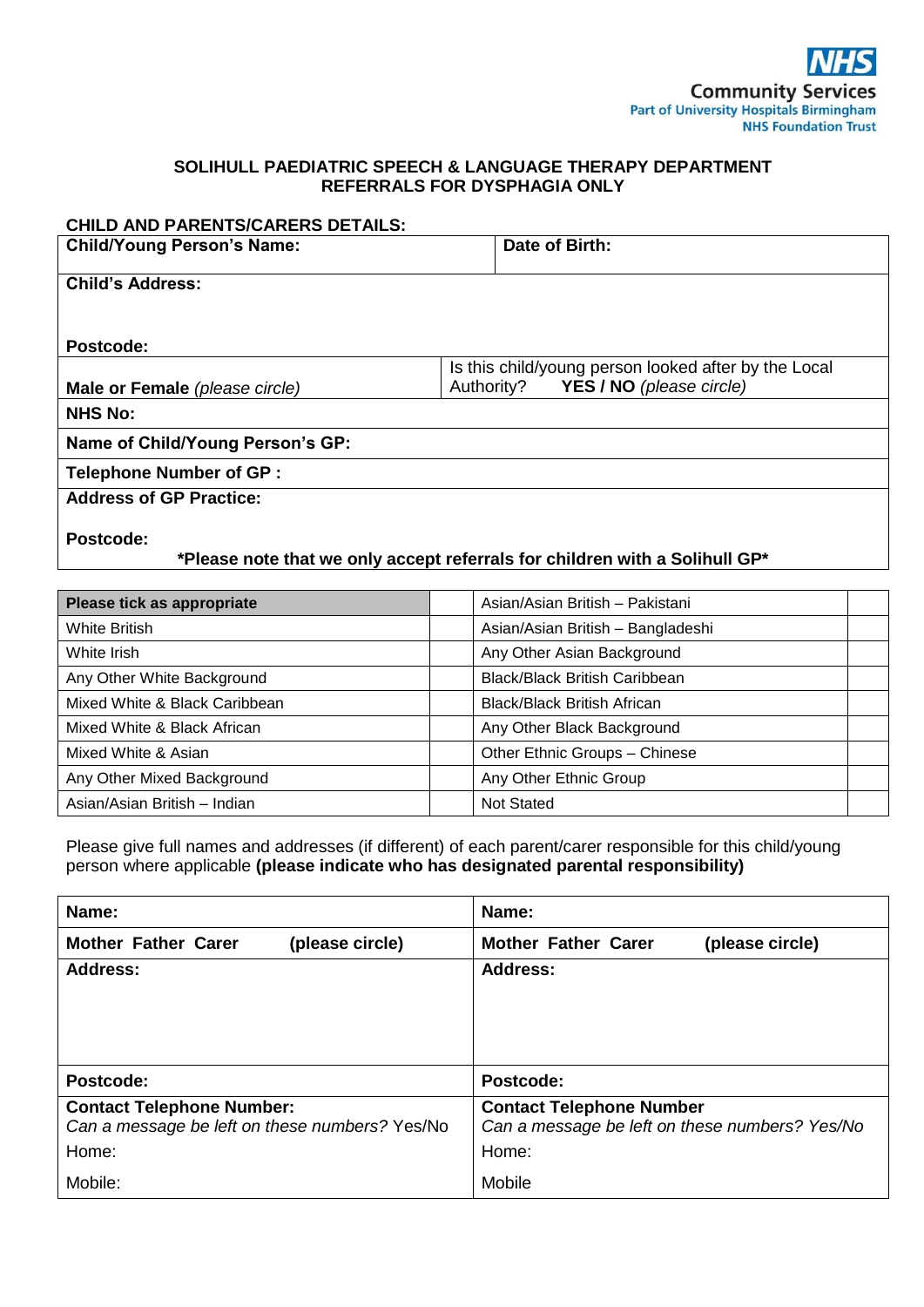#### **REFERRER DETAILS Please tell us who is completing this referral.**

|          | . .                                 |
|----------|-------------------------------------|
| Name:    | Role:<br>(Parent/professional role) |
| Address: | <b>Contact Number:</b>              |

Who is currently involved with the child/young person? E.g. Paediatrician, Health Visitor, Speech and Language Therapist, Social Care. If child/young person is currently supported by Social Care please put full details below and explain why they were involved.

| <b>Name</b> | <b>Title/Profession</b> | <b>Contact Information</b> |
|-------------|-------------------------|----------------------------|
|             |                         |                            |
|             |                         |                            |
|             |                         |                            |
|             |                         |                            |
|             |                         |                            |
|             |                         |                            |
|             |                         |                            |
|             |                         |                            |
|             |                         |                            |
|             |                         |                            |
|             |                         |                            |
|             |                         |                            |
|             |                         |                            |
|             |                         |                            |
|             |                         |                            |
|             |                         |                            |

# **If the child has been seen by a Speech & Language Therapist previously for eating & drinking advice, please give details here:**

| When were they last seen, and by<br>which SLT service?                                                                                                                                                                                                                                                 |  |
|--------------------------------------------------------------------------------------------------------------------------------------------------------------------------------------------------------------------------------------------------------------------------------------------------------|--|
| Have their eating & drinking skills<br>changed since this time?                                                                                                                                                                                                                                        |  |
| Have there been any chest<br>infections and/or signs of<br>aspiration (e.g. coughing, eye<br>watering, changes in breathing,<br>changes in colour, changes in<br>voice quality, gagging) since the<br>child was last seen?                                                                             |  |
| Are the family/setting following the<br>eating/drinking advice given<br>previously?<br>If so, and there are signs of<br>aspiration re-referral should be<br>considered.<br>Re-referral may also be<br>appropriate if families feel that<br>current advice is no longer<br>appropriate and they require |  |
| support in transitioning to a<br>different texture.                                                                                                                                                                                                                                                    |  |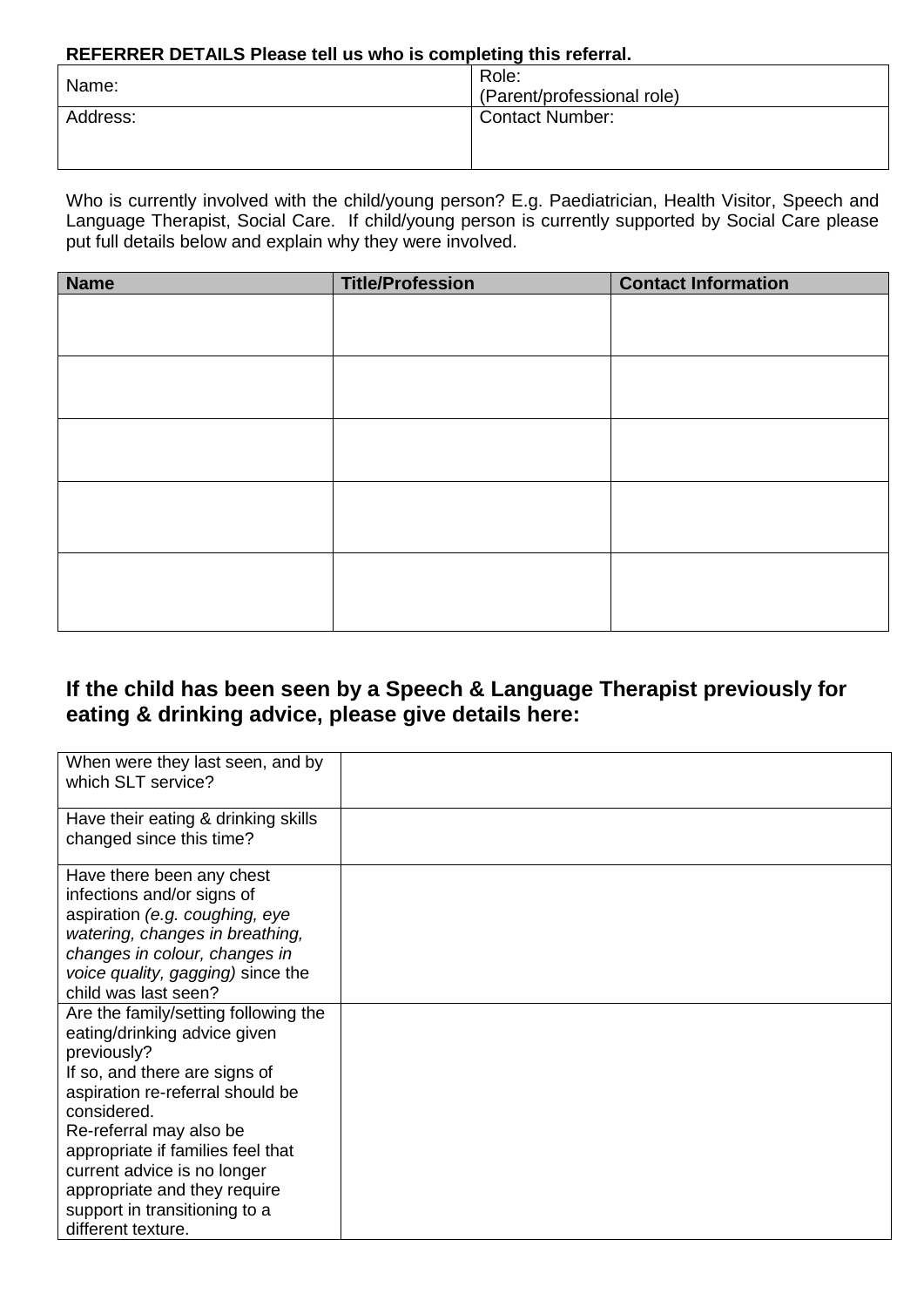# **Please complete the referral information as fully as possible to help the screening process:**

| Childs medical diagnosis and<br>medical history                                                                                                                |  |
|----------------------------------------------------------------------------------------------------------------------------------------------------------------|--|
| Does the child have any<br>difficulty in any area of general<br>development (e.g. physical,<br>learning)?                                                      |  |
| What are your concerns about<br>the child's eating and/or<br>drinking?<br>(i.e. why you are referring)                                                         |  |
| Details of Childs weight loss or<br>gain                                                                                                                       |  |
| <b>Current Medication</b>                                                                                                                                      |  |
| <b>Current eating Describe</b><br>consistency, preferred foods,<br>estimated quantity and time<br>needed to complete main<br>mealand any reported difficulties |  |
| Please note if your child is tube-<br>fed.                                                                                                                     |  |
| <b>Current Drinking Describe</b><br>utensils used, preferred drinks<br>and any reported difficulties                                                           |  |
| Please detail Parental / Carer<br>concerns                                                                                                                     |  |
| Has the child had any<br><b>Videofluoroscopy Studies</b><br>carried out? Please give details                                                                   |  |